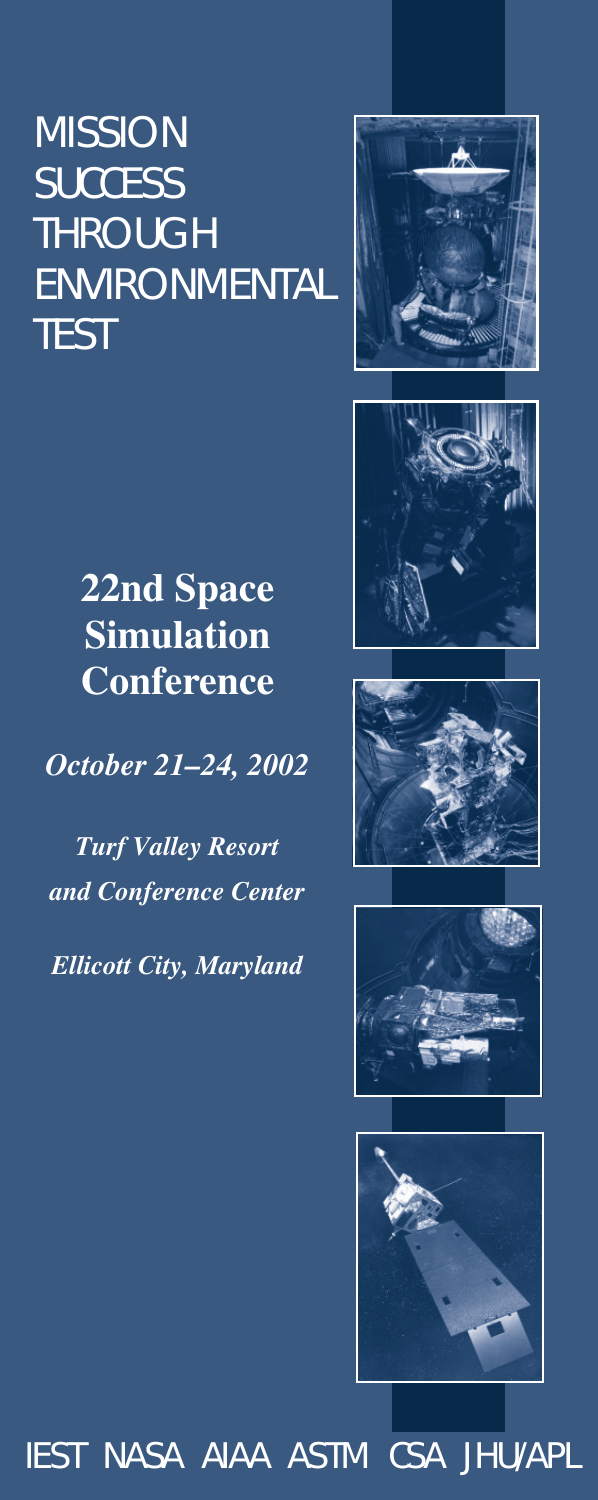## **Message from the General Chair**

## *Mission Success Through Environmental Test*

Welcome to the 22nd Space Simulation Conference. Once again we have the opportunity to meet with our peers in the environmental testing field to discuss important topics of mutual interest. In this ever-changing world of aerospace testing we are faced with many challenges, and this conference should help provide solutions to some of the problems you encounter on your job.

One of the main challenges we face is providing cost-effective testing services to our customer, the project manger. With decreases in budgets and advances in modeling and computer simulation it becomes more and more difficult to convince some project managers to fund a comprehensive environmental testing program, but we should be able to cite many examples where mission success is the direct result of a well planned environmental test program.

At the 22nd Space Simulation Conference we hope to provide tutorials and a wide variety of papers that present information on recent developments and test activities in the world of space simulation testing. Whether you work in government service, academia, or the corporate arena, you have seen many cultural changes during the past few years, and we hope you will gain some insight as to how others have dealt with these changes.

We are honored to have as our keynote speaker Mr. William F. Tosney from The Aerospace Corporation in California. Bill will show how data from across the industry is helping to shape the efforts of government and industry to reinvigorate the goal of mission success for space systems. It will be a pleasure to welcome as our luncheon speaker on Thursday Mr. Frank Cepollina from NASA's Goddard Space Flight Center. Mr. Cepollina is the manager of the Hubble Space Telescope Development Project and is responsible for the onorbit servicing of the Hubble Space Telescope. Also, it will be a pleasure to have Mr. Mick Roy in attendance at the conference. Mick works for Northrop Grumman in Baltimore and is president of our host society, the Institute of Environmental Sciences and Technology. Also in attendance at this year's conference will be top vendors who supply our industry with the latest in technologically advanced products, equipment, and facilities. Please take the time to visit the vendors' tabletop displays and thank them for their participation in the conference.

Our venue this year is the beautiful Turf Valley Resort and Conference Center. I invite you to take advantage of the full services and recreational opportunities provided by the resort. Whether it is an early morning round of golf or an evening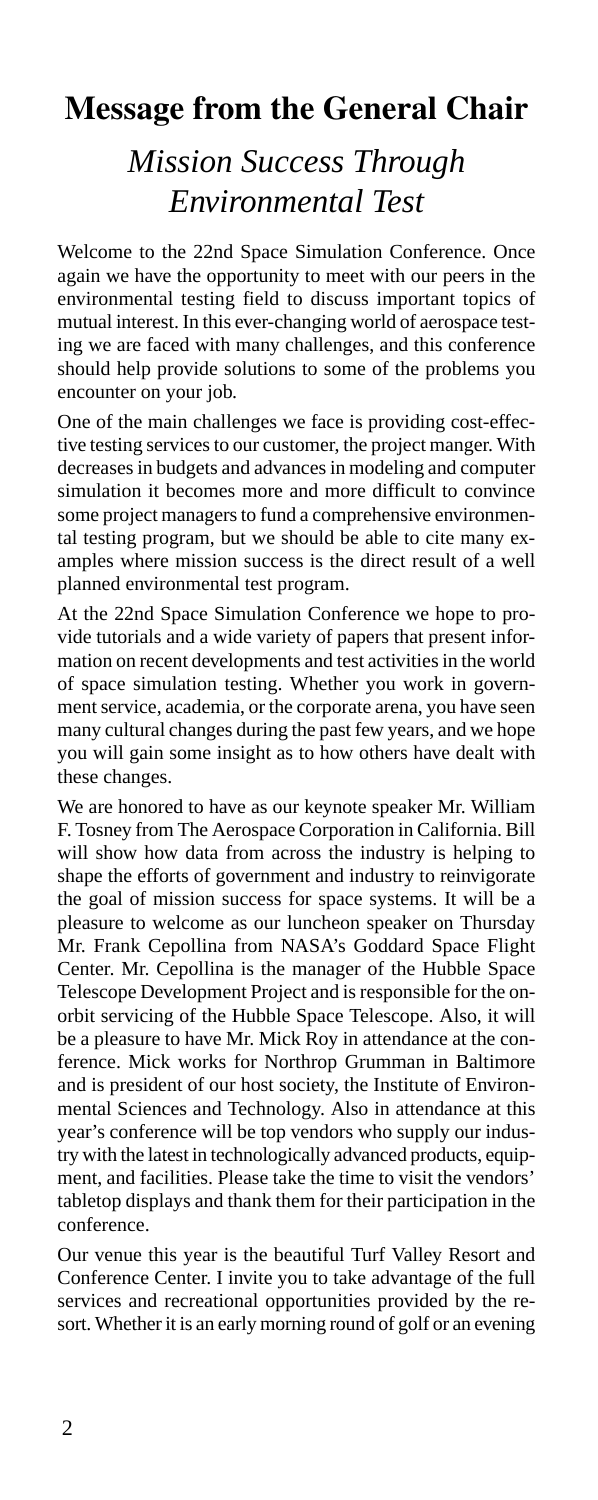swim in the pool, I think you will find this location outstanding in every respect.

Please join us for our evening reception at the Baltimore and Ohio Railroad Museum in downtown Baltimore and our tour of the National Institute of Standards and Technology in Gaithersburg. Both of these events will be memorable highlights of the conference.

I want to take this opportunity to thank all of our speakers and authors for their efforts to provide high-quality papers and presentations. I also want to give a great big thank you to the technical program committee and conference management committee; without their help this conference would not have been possible. Most of all I want to thank and acknowledge our technical program chair Bill Breeden for his hard work in organizing the program; John Hazen, our finance and conference advisor, for his counsel, which made my job much easier; Hal Fox, our publicity chair, for all his support with the conference web site and program publication; and Bill Wilkinson, who once again provided an excellent tutorial program.

Welcome and enjoy the conference.

*Terry C. Fisher* General Chair

**Hotel and IEST Information Hotel contact numbers: 888-833-8873 410-465-1500 IEST contact number: 847-255-1561**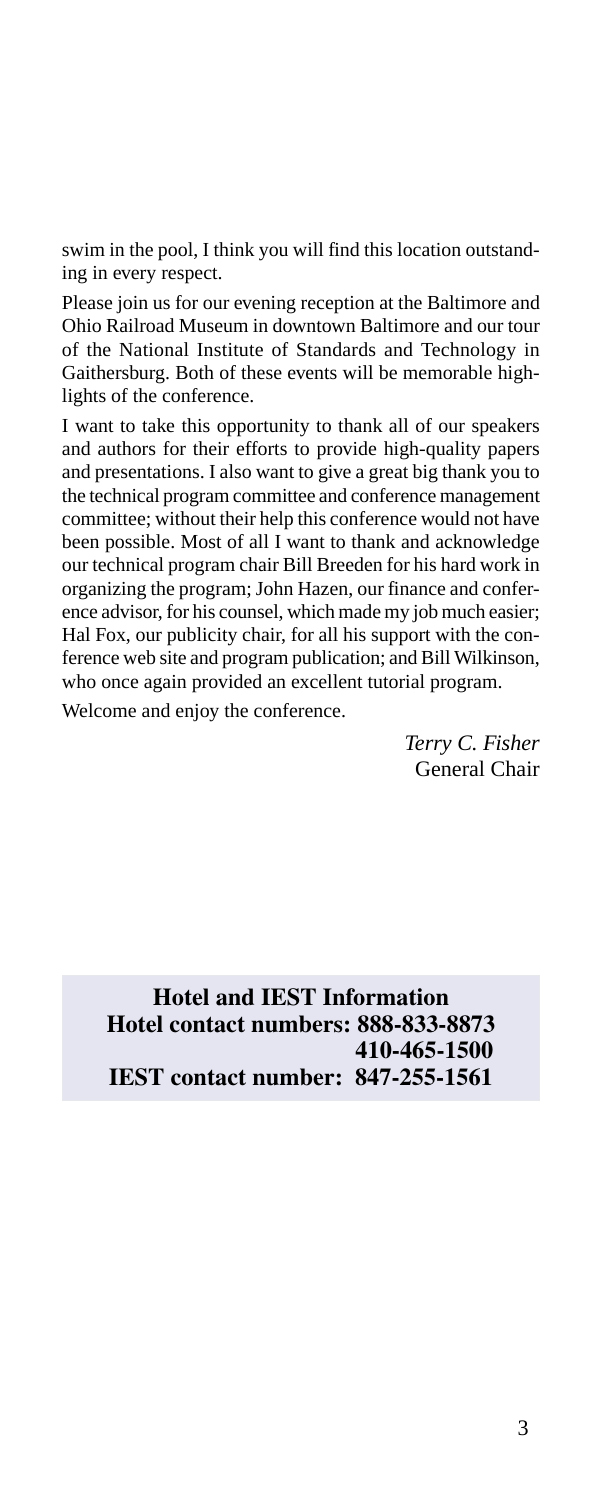# **22nd Space Simulation Conference**

*October 21–24, 2002 Turf Valley Resort and Conference Center Ellicott City, Maryland*

> *Monday, October 21, 2002 TUTORIAL*

7:30 am **Registration**

#### 8:10 am **Introduction**

- *Co-Chair: William O. Wilkinson, The Johns Hopkins University Applied Physics Laboratory Co-Chair: Michael Yachmetz ManTech/NSI*
- 8:15 am **Session A-1 Contamination Control Engineering for the Hubble Space Telescope** *Jacqueline Townsend NASA Goddard Space Flight Center*

**Session B-1 Applied Vibration Testing Methods** *Donald R. Baker ManTech/NSI*

### 10:00 am **Session A-2 Implementing the New ISO Contamination Control Standards** *Richard A. Matthews*

*Filtration Technology Inc.*

**Session B-2 Personnel Safety in Environmental Test Facilities** *Melonie Scofield ManTech/NSI*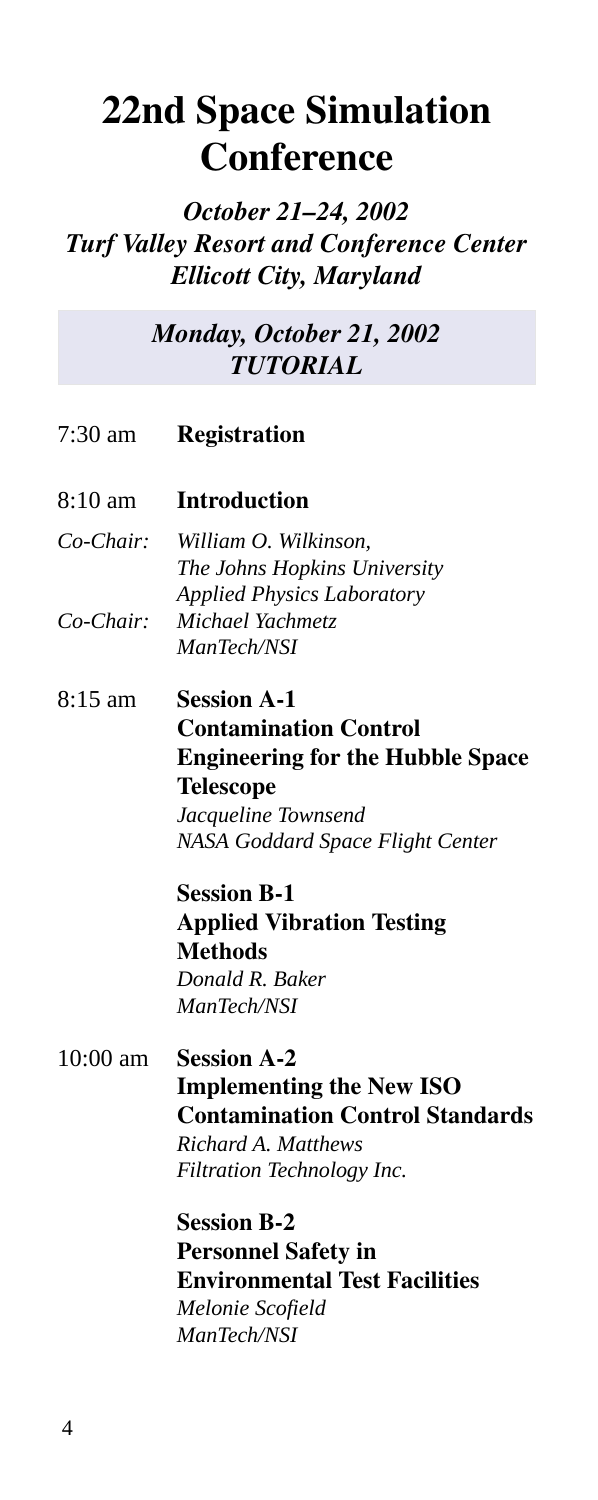#### 11:45 am Lunch (on your own)

1:15 pm **Session A-3 Doing Things Right in Space Programs System Development** *Thomas Sarafin Instar Engineering and Consulting, Inc.*

> **Session B-3 Basic Opto-Mechanical Alignment Technique** *Kevin W. Redman ManTech/NSI*

4:30 pm Tutorial Sessions End

### *TUTORIAL DESCRIPTION*

### **Session A-1**

CONTAMINATION CONTROL ENGINEERING FOR THE HUBBLE SPACE TELESCOPE *Jacqueline Townsend HST Contamination Manager NASA Goddard Space Flight Center*

Contamination control for the Hubble Space Telescope (HST) is a constant balancing act. NASA plans for the HST to be an active observatory through the year 2010, for a total of 20 years of cutting-edge scientific performance. Enabling this ambitious plan is a series of servicing missions designed to upgrade, maintain, and repair the telescope's instruments and systems. These servicing missions are essentially on-orbit integration and test activities in an uncontrolled environment. Contamination control in such circumstances requires both precision and creativity. A strategy must be found that balances the immediate and long-term needs of the HST, the easiest approach for the crew with the risk of the activity, and the heritage of successful techniques with the demands of the current situation. The specific balances that must be struck for the HST contamination control program may be unique, but the need to balance competing requirements is common to every contamination control strategy. In this tutorial, the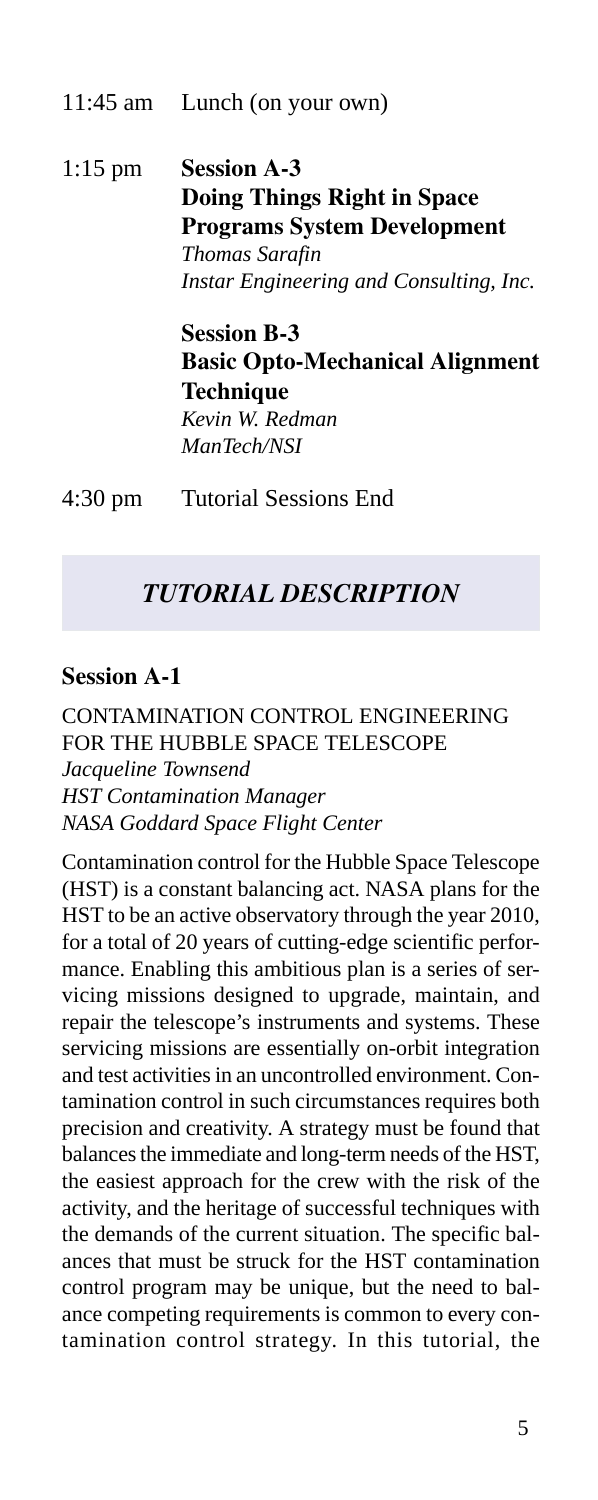contamination control strategies for the HST Servicing Mission 3B will be discussed from the general approach to the resolution of specific issues. Emphasis will be placed on the trade-off inherent in each decision and the more creative elements of the program.

### **Session A-2**

IMPLEMENTING THE NEW ISO CONTAMINATION CONTROL STANDARDS *Richard A. Matthews Senior Contamination Consultant Filtration Technology Inc.*

Mr. Matthews will give an in-depth tutorial on the current implementation of the ISO/TC 209 Contamination Control Document that is replacing the U.S. FED-STD. 209. Dick will also discuss cleanroom design and contamination control strategies to meet the challenging requirements of flight instruments in next century.

### **Session A-3**

DOING THINGS RIGHT IN SPACE PROGRAMS SYSTEM DEVELOPMENT *Thomas Sarafin Instar Engineering and Consulting, Inc.*

This tutorial is aimed at all technicians, engineers, and managers involved in the design or test of space and launch vehicles or their components. The objective is to improve your understanding of what it takes to develop systems that are dependable yet cost-effective. The philosophy here is quality first, with total cost being reduced through good engineering. The course introduces ten principles for doing things right and then explores the three that apply most to system development and test.

### **Session B-1**

### APPLIED VIBRATION TESTING METHODS *Donald R. Baker ManTech International Corporation at GSFC*

The Applied Vibration Test tutorial provides an overview of vibration testing with a minimal amount of theory and mathematics. The tutorial first provides an overview of the equipment, processes, and determina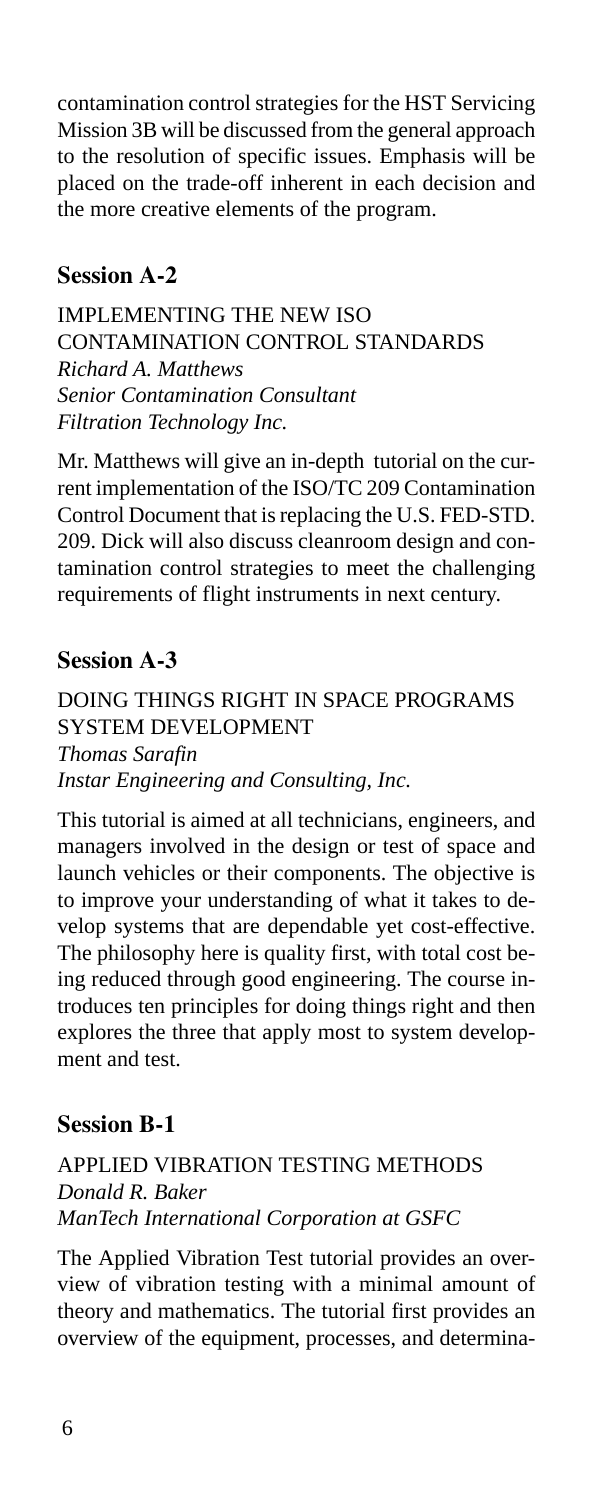tion of vibration test equipment capabilities involved in closed-loop controlled vibration testing. Next, the tutorial provides a more in-depth review of each piece of equipment required for vibration testing, including the shaker, amplifier, control system, response instrumentation, and test item fixturing. Finally, vibration control system operation and vibration test control strategies will be reviewed, including a review vibration test response limiting and touching on force limit vibration testing.

### **Session B-2**

PERSONNEL SAFETY IN ENVIRONMENTAL TEST FACILITIES *Melonie Scofield Senior Administrator for Safety & Health ManTech International Corporation at GSFC*

Ms. Scofield will present a concise update on safety in an active environmental test facility, covering such subjects as confined spaces, cryogenics, and ergonomics as well as lessons learned from testing different items in close proximity and hazards involved with upgrading facilities. Ms. Scofield is the Senior Administrator for Safety and Health at ManTech in support of the GSFC Environmental Test Laboratory.

### **Session B-3**

BASIC OPTO-MECHANICAL ALIGNMENT **TECHNIQUE** *Kevin W. Redman Senior Optical Engineer ManTech International Corporation at GSFC*

This tutorial introduces the purpose and types of optomechanical alignment activities conducted at GSFC (usually pre/post-environmental testing). It will address various types of alignment operations, objectives, and setup. Also covered will be the types and uses of optical metrology equipment, including theodolites, levels, transits, and autocollimators (examples of each instrument may be available for attendees to examine). The tutorial will also address current metrology systems such as theodolite coordinate measuring, laser trackers, and photogrammetry cameras. A mathematical introduction to the analysis of theodolite autocollimation data will complete the tutorial.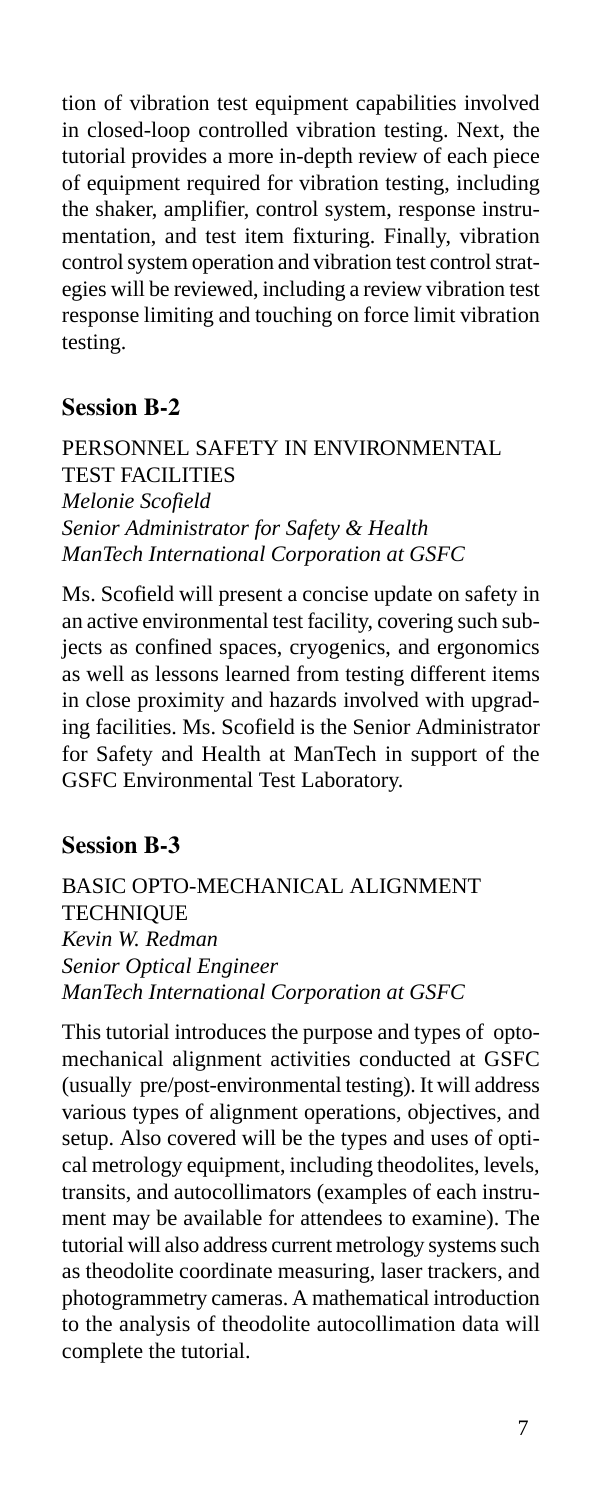### *Tuesday, October 22, 2002 CONFERENCE*

| $7:30 \text{ am}$ | <b>Registration</b>              |
|-------------------|----------------------------------|
| $8:30$ am         | Welcome—Conference General       |
|                   | Chair                            |
|                   | Terry C. Fisher                  |
|                   | NASA/Caltech-Jet Propulsion      |
|                   | Laboratory                       |
| $8:40 \text{ am}$ | Welcome—President IEST           |
|                   | Mick Roy                         |
| $8:45$ am         | <b>Keynote Speaker</b>           |
|                   | William F. Tosney                |
|                   | The Aerospace Corporation        |
| $9:20$ am         | <b>Welcome—Technical Program</b> |
|                   | Chair                            |
|                   | William N. Breeden III           |
|                   | Lockheed Martin Astronautics     |

### **SESSION 1—DYNAMICS TESTING**

| Chair:     | Raj Singhal, Canadian Space Agency                                       |
|------------|--------------------------------------------------------------------------|
| $Co-Chair$ | Elie Choueiry, Canadian Space Agency                                     |
| 9:30 am    | <b>VISPERS—An Intelligent System</b><br>to Support Vibroacoustic Testing |
|            | Jerome E. Manning, Cambridge                                             |
|            | Collaborative, Inc.; Kent B. Bradford,                                   |
|            | The Aerospace Corporation                                                |
| 9:55 am    | <b>Dynamic Testing of a Subscale</b>                                     |
|            | <b>Sunshield for the Next Generation</b>                                 |
|            | <b>Space Telescope (NGST)</b>                                            |
|            | Brian P. Ross, John D. Johnston, and                                     |
|            | James T. Smith, NASA Goddard Space                                       |
|            | <b>Flight Center</b>                                                     |
| $10:20$ am | Coffee Break/Visit Vendor Booths                                         |
| 10:50 am   | <b>Boosted Modal Survey Testing for</b>                                  |
|            | <b>Dynamic Qualification of Large</b>                                    |
|            | <b>Satellite Spacecraft</b>                                              |
|            | M. Degener, DLR - Deutsches Zentrum                                      |
|            | für Luft und Raumfahrt Institute of                                      |
|            | Aeroelasticity                                                           |
| $11:15$ am | <b>Control System Upgrade for a</b>                                      |
|            | <b>Mass Property Measurement</b>                                         |
|            | <b>Facility</b>                                                          |
|            | William Vaughan Chambers, ManTech                                        |
|            | International Corp.                                                      |
|            |                                                                          |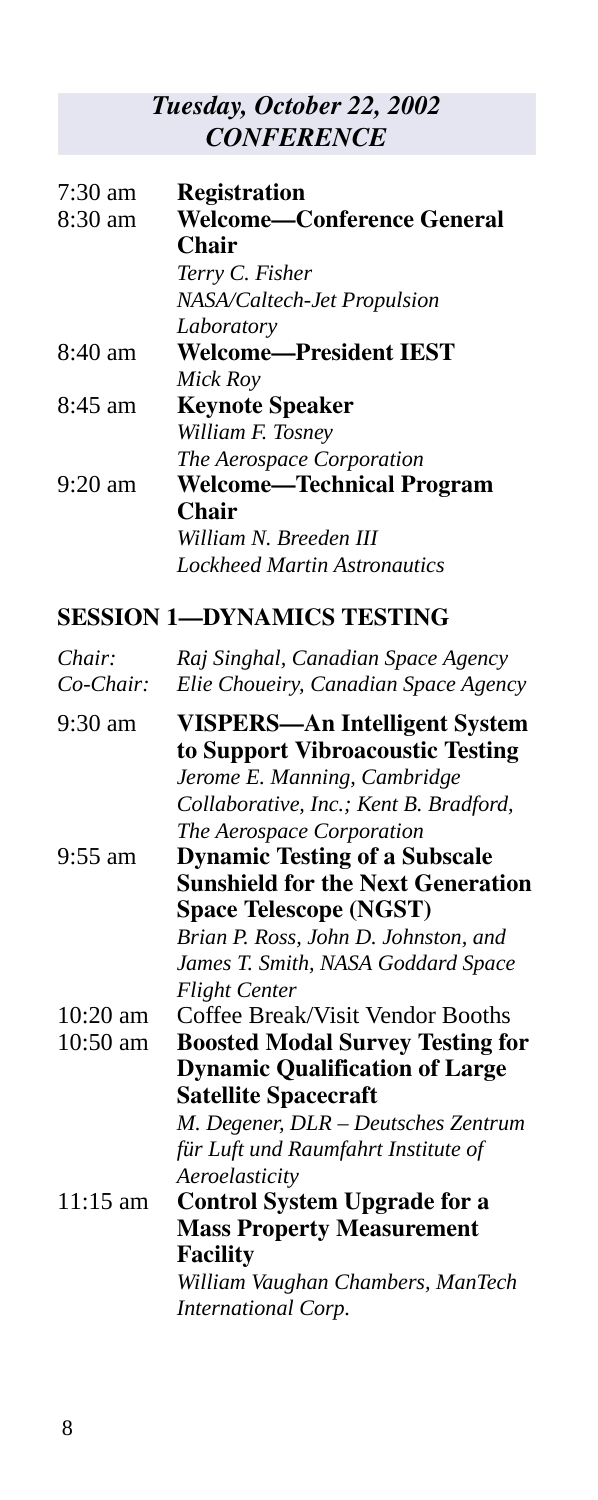| 11:40 am             | <b>ISCOC-The Integrated System</b><br>for Calibration and Overall<br><b>Checkout of the Vibration Test</b><br><b>Facility</b><br>Elbert E. N. Macau and Anderson M.<br>Carvalho, Laboratório de Integração e<br>Testes (LIT) Instituto Nacional de                                                                                                                                                                                                                                                                 |
|----------------------|--------------------------------------------------------------------------------------------------------------------------------------------------------------------------------------------------------------------------------------------------------------------------------------------------------------------------------------------------------------------------------------------------------------------------------------------------------------------------------------------------------------------|
| $12:05 \text{ pm}$   | Pesqusas Espaciais (INPE)<br>Lunch (on your own)                                                                                                                                                                                                                                                                                                                                                                                                                                                                   |
|                      | <b>SESSION 2-NEW CAPABILITIES AND</b><br><b>FACILITIES</b>                                                                                                                                                                                                                                                                                                                                                                                                                                                         |
| Chair:<br>$Co-Chair$ | Don Benson, Northrop-Grumman ESSS<br>Dave Feick, Northrop - Grumman ESSS                                                                                                                                                                                                                                                                                                                                                                                                                                           |
| $1:30 \text{ pm}$    | The Development of a Portable<br><b>Heater Control System for</b><br><b>Thermal Vacuum Testing at</b><br><b>NASA/GSFC</b><br>Chris Johnson, John Palmer, and                                                                                                                                                                                                                                                                                                                                                       |
| $1:55$ pm            | Jim Mills, ManTech Aerospace<br>A New Type of Test Facility for<br>the Investigation of Degradation<br><b>Effects of Thin Foil Samples for a</b><br><b>Solar Sail Mission Concerning the</b><br><b>Simultaneous Influence of Space</b><br><b>Environment Properties</b><br>F. Lura, D. Hagelschuer, and S. Babben,<br>DLR - Institute of Space Sensor<br>Technology and Planetary Exploration;<br>A. I. Glotov and Y. Tschaly, State<br>Scientific Centre of Russia, Institute of<br>Physics and Power Engineering |
| $2:20$ pm            | <b>Relocation of the Cryo-Test</b><br><b>Facility to NASA-MSFC</b><br>Jimmy D. Sisco, NASA Marshall Space<br><b>Flight Center</b>                                                                                                                                                                                                                                                                                                                                                                                  |
| 2:45 pm<br>$3:15$ pm | Afternoon Break/Visit Vendor Booths<br><b>A Vibration Isolation System for</b><br>Use in a Large Thermal/Vacuum<br><b>Facility</b><br>Don Hershfeld, ManTech International<br>Corp.                                                                                                                                                                                                                                                                                                                                |
| $3:40 \text{ pm}$    | <b>Development of a Large Vibration</b><br><b>Slip Table</b><br>Otto Brunner, European Space Agency/<br><b>ESTEC</b>                                                                                                                                                                                                                                                                                                                                                                                               |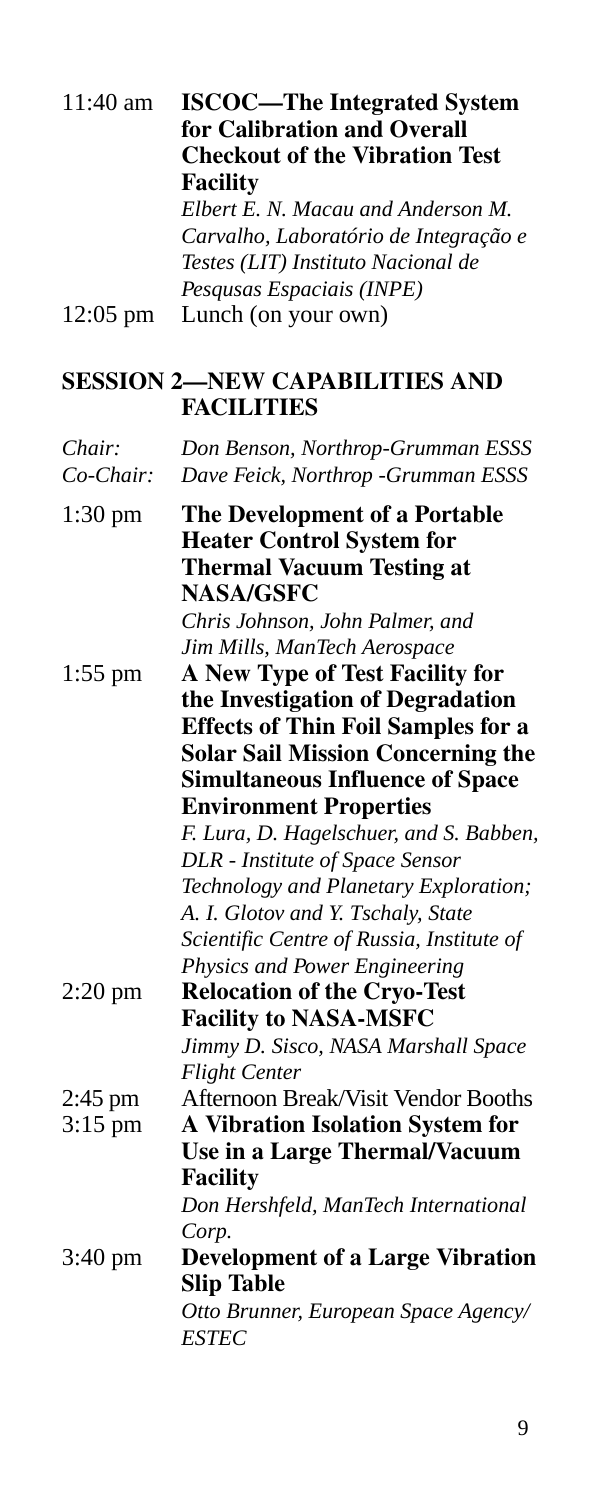| <b>Cold Vibration Facility at CSL</b><br>Premises                     |
|-----------------------------------------------------------------------|
| Antonio Cucchiaro, Christophe                                         |
| Grodent, Pierre Jamotton, and Jean-                                   |
| Sébastien Servaye, Centre Spatial de                                  |
| Liège, Université de Liège; Christophe                                |
| Delrez, AMOS                                                          |
| <b>Chinese New Large Space</b>                                        |
| <b>Environment Simulation Facility</b>                                |
| Huang Bencheng, Pang Hewei, and                                       |
| Zhou Chuangliang, Beijing Institute of                                |
| Spacecraft Environment Engineering,                                   |
| Chinese Academy of Space Technology                                   |
| <b>Session Ends</b>                                                   |
| <b>Buses Leave Turf Valley for</b>                                    |
| <b>Baltimore Conference Reception</b>                                 |
| at the B&O Railroad Museum                                            |
| <b>Buses Leave Baltimore for Return</b><br><b>Trip to Turf Valley</b> |
|                                                                       |

*Wednesday, October 23, 2002*

7:30 am **Registration**

### **SESSION 3—THERMAL VACUUM TESTING**

| Chair:            | Ed Packard, NASA Goddard Space<br><b>Flight Center</b>                                                                                                  |
|-------------------|---------------------------------------------------------------------------------------------------------------------------------------------------------|
| $8:00 \text{ am}$ | <b>Environmental Testing for</b><br><b>MESSENGER: Mercury's First</b><br><b>Orbiting Spacecraft</b>                                                     |
|                   | Carl J. Ercol, The Johns Hopkins<br>University Applied Physics Laboratory                                                                               |
| $8:25$ am         | <b>Outer Planet Spacecraft</b><br><b>Temperature Testing and Analysis</b><br>Alan R. Hoffman and Arturo Avila,<br><b>NASA Jet Propulsion Laboratory</b> |
| 8:50 am           | 20 in 31—20 Satellite Thermal<br>Vacuum Tests in 31 Months<br>John Compton and Tim Reynolds,<br>Space Systems/Loral                                     |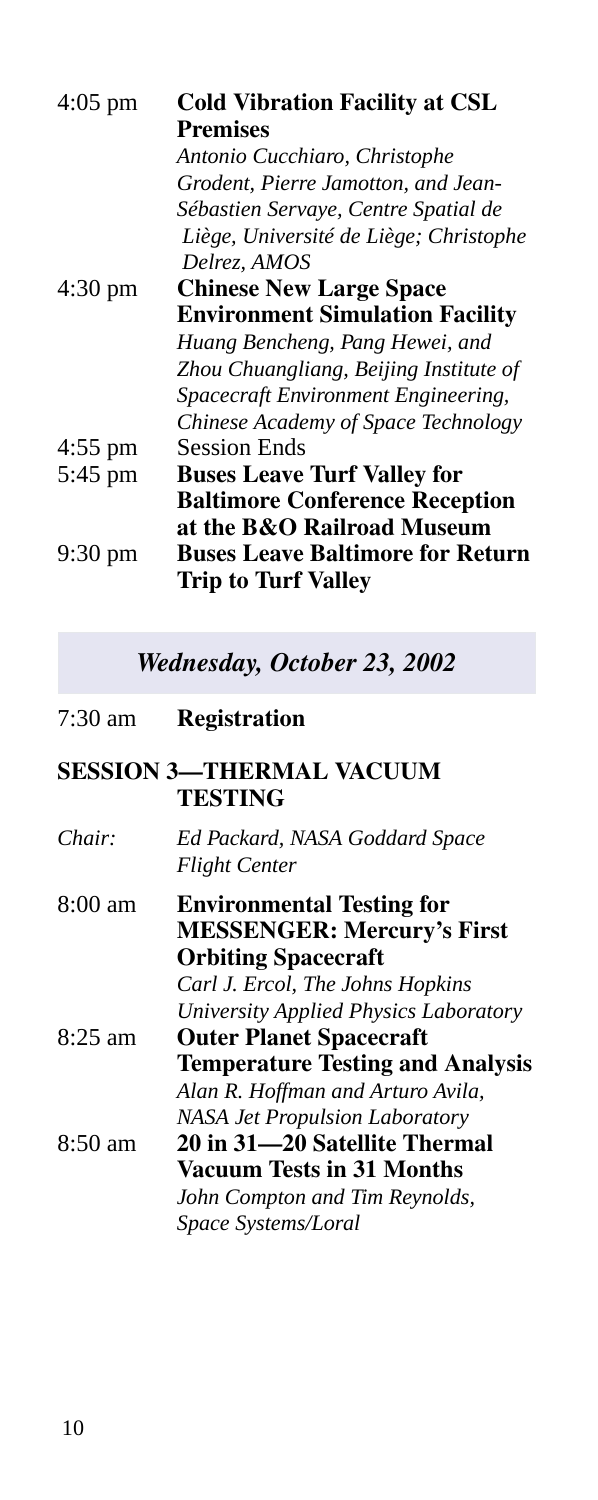| $9:15$ am           | <b>Industrial Practice and</b><br><b>Perspectives for the Thermal</b><br><b>Vacuum Testing of Space</b><br><b>Components and Systems</b><br>E. Comandatore, P. Giordano, and<br>P. Messidoro, Alenia Spazio S.p.A.;<br>G. Sembenini and L. Sicari,<br>Dipartimento di Ingegneria Aeronautica<br>e Spaziale Politecnico di Torino |
|---------------------|----------------------------------------------------------------------------------------------------------------------------------------------------------------------------------------------------------------------------------------------------------------------------------------------------------------------------------|
| $9:40 \text{ am}$   | Coffee Break/Visit Vendor Booths                                                                                                                                                                                                                                                                                                 |
|                     | <b>SESSION 4-MATERIALS AND</b><br><b>CONTAMINATION</b>                                                                                                                                                                                                                                                                           |
| Chair:<br>Co-Chair: | <b>Bob Moss, Consultant</b><br>Gene Borson, Consultant                                                                                                                                                                                                                                                                           |
| $10:10 \text{ am}$  | <b>Relationship of Molecular</b><br><b>Contamination to the Change in</b><br><b>Solar Absorptance of the GOES-8</b><br>Spacecraft<br>Jack Sanders, Swales Aerospace                                                                                                                                                              |
| $10:35$ am          | <b>Space Environment Combined</b><br><b>Effects on Materials and</b><br><b>Structures by Mathematical</b><br><b>Models Application</b><br>P. d'Avanzo and M. Marchetti,<br>Dipartimento di Ingegneria<br>Aerospaziale e Astronautica, DIAA                                                                                       |
| 11:00 am            | Università di Roma "La Sapienza"<br><b>Long-Term Measurement of</b><br><b>Molecular Contamination in a</b><br><b>Cleanroom Using a Temperature-</b><br><b>Controlled Quartz Crystal</b><br>Microbalance (TQCM)<br>William J. Mitchell, QSS Group, Inc.                                                                           |
| $11:25$ am          | <b>Accuracy and Precision of the</b><br><b>ASTM E-595 Outgassing Test at</b><br>125 $\rm{^{\circ}C}$ and 180 $\rm{^{\circ}C}$<br>Robert Moss, Consultant (retired from                                                                                                                                                           |
| $11:50$ am          | Space Systems/Loral)<br><b>Real-Time Molecular</b><br><b>Contamination Monitoring</b><br><b>During Spacecraft Development</b><br>Zhou Chuangliang, Huang Bencheng,<br>and Pang Hewei, Beijing Institute of<br>Spacecraft Environment, Engineering<br>Chinese Academy of Space Technology                                         |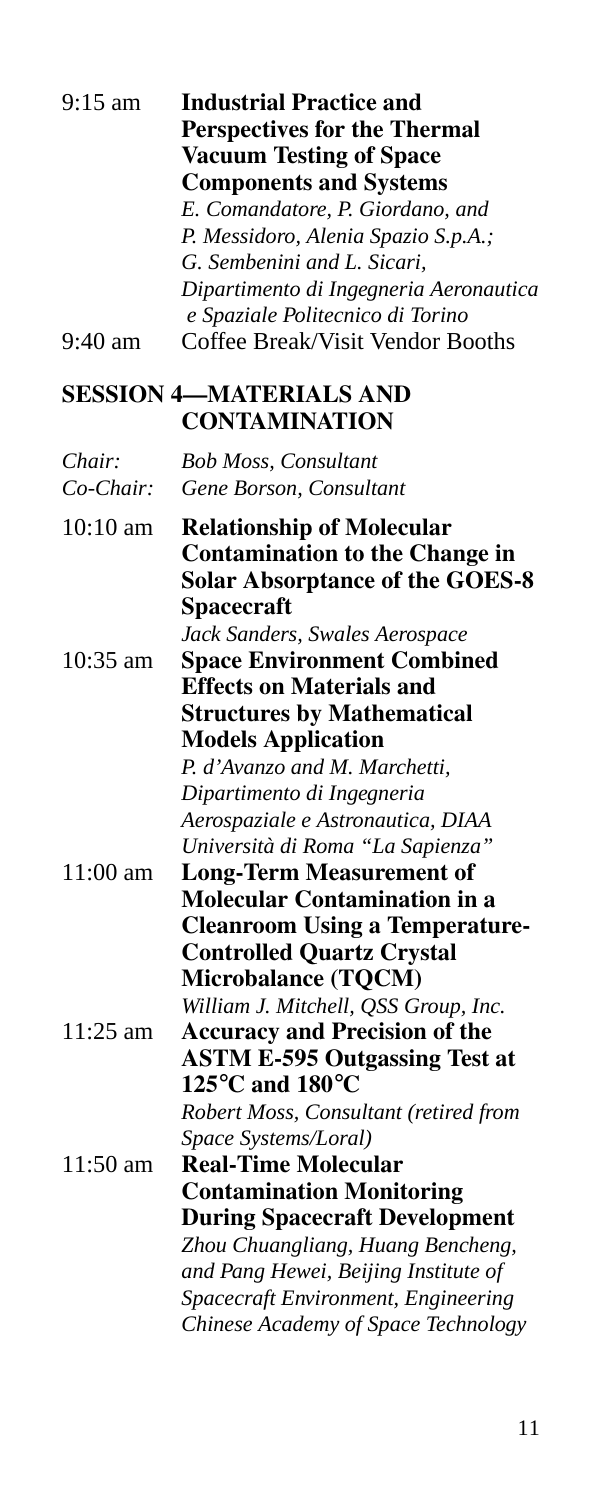12:15 am Lunch on your own

### **SESSION 5—STUDIES AND NEW APPROACHES**

| Chair:            | Bob Tomkiewicz, The Johns Hopkins<br>University Applied Physics Laboratory |
|-------------------|----------------------------------------------------------------------------|
| $Co-Chair$        | Hadi Navid, The Johns Hopkins                                              |
|                   | University Applied Physics Laboratory                                      |
| $1:30$ pm         | <b>MARS EXPRESS-A</b>                                                      |
|                   | <b>Challenging European Mission to</b>                                     |
|                   | <b>Mars. The Verification,</b>                                             |
|                   | <b>Integration and Test Approach</b>                                       |
|                   | Pietro Giordano and Diego Gerbaz,                                          |
|                   | ALENIA Spazio S.p.A; GianLuca                                              |
|                   | Sembenini, Dipartimento di Ingegneria                                      |
|                   | Aeronautica e Spaziale Politecnico                                         |
|                   | di Torino                                                                  |
| $1:55$ pm         | <b>A Mainenance and Repair</b><br><b>Database for Test Laboratories</b>    |
|                   | William N. Breeden III, Lockheed                                           |
|                   | Martin Space Systems                                                       |
| $2:20$ pm         | <b>Remaining Life Assessment of</b>                                        |
|                   | <b>Electronics of Space Shuttle</b>                                        |
|                   | <b>Remote Manipulator System</b>                                           |
|                   | Vidyasagar Shetty, Diganta Das, and                                        |
|                   | Michael Pecht, CALCE Electronic                                            |
|                   | Products and Systems Center,                                               |
|                   | University of Maryland; David                                              |
|                   | Hiemstra and Stephen Martin,                                               |
|                   | MacDonald Dettwiler Space and                                              |
|                   | <b>Advanced Robotics Ltd</b>                                               |
| $2:45$ pm         | Afternoon Break/Visit Vendor                                               |
|                   | <b>Booths</b>                                                              |
| $3:15$ pm         | <b>Testing as Part of a Sound</b>                                          |
|                   | <b>Engineering Approach</b>                                                |
|                   | Thomas P. Sarafin, Instar                                                  |
|                   | Engineering and Consulting, Inc.                                           |
| $3:40 \text{ pm}$ | <b>Getting the Most Out of a Facility</b>                                  |
|                   | <b>Renovation</b>                                                          |
|                   | Thomas E. Hansz, AIA, Mark T.                                              |
|                   | Hemmingway, PE, Facility Planning                                          |
|                   | & Resources, Inc.                                                          |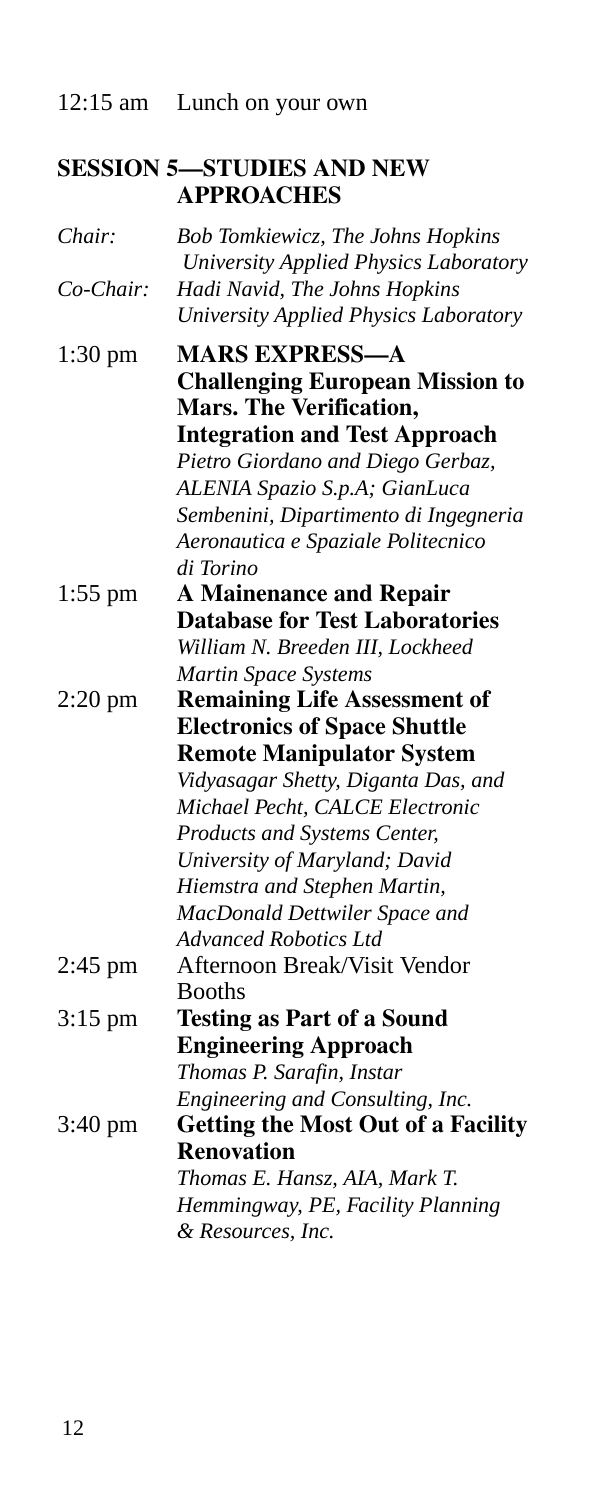| <b>Simulation Model and Test</b>          |
|-------------------------------------------|
| <b>Validation on Dynamic</b>              |
| <b>Temperature Field of Spacecraft</b>    |
| Jia Yang, Beijing Institute of Spacecraft |
| Environment Engineering; Liu Qiang,       |
| Chinese Academy of Space Technology       |
| <b>Session Ends</b>                       |
|                                           |

## *Thursday, October 24, 2002*

| 7:30 am              | <b>Registration</b>                                                                                                                                                                                                                                                                                                  |
|----------------------|----------------------------------------------------------------------------------------------------------------------------------------------------------------------------------------------------------------------------------------------------------------------------------------------------------------------|
|                      | <b>SESSION 6-INSTRUMENTATION AND</b><br><b>DATA ACQUISITION</b>                                                                                                                                                                                                                                                      |
| Chair:               | Otto Brunner, European Space Agency/<br><b>ESTEC</b>                                                                                                                                                                                                                                                                 |
| $Co-Chair$           | Manfred Degener, DLR                                                                                                                                                                                                                                                                                                 |
| $8:00 \text{ am}$    | <b>Replacement of a Large Control</b><br>and Data Acquisition System for<br><b>Thermal Vacuum Application</b><br>Elie Choueiry, David Florida<br>Laboratory Canadian Space Agency                                                                                                                                    |
| $8:25$ am            | <b>New Quiet Ground System at</b><br><b>Goddard Environmental</b>                                                                                                                                                                                                                                                    |
|                      | Laboratory<br>Patrick K. Harris, ManTech<br>International Corp.                                                                                                                                                                                                                                                      |
| 8:50 am              | Profile of a Large/High End Data<br><b>Acquisition and Analysis System</b><br>for Spacecraft Vibration Testing<br>B S Jagadesh Babu, V Ramesh Naidu,<br>J N Hemanta Kumar, and N K Mishra,<br>Environmental Test Facilities, ISRO<br>Satellite Centre                                                                |
| $9:15$ am<br>9:45 am | Coffee Break/Visit Vendor Booths<br><b>Alignment Measurements of the</b><br><b>Microwave Anisotropy Probe</b><br>(MAP) Instrument in a Thermal/<br><b>Vacuum Chamber Using</b><br>Photogrammetry<br>Michael D. Hill, Edward A. Packard,<br>and Henry P. Sampler, Goddard Space<br>Flight Center; Acey A. Herrera and |
|                      | J. Allen Crane, Swales Aerospace, Inc.;<br>Carlos Aviado, ManTech International                                                                                                                                                                                                                                      |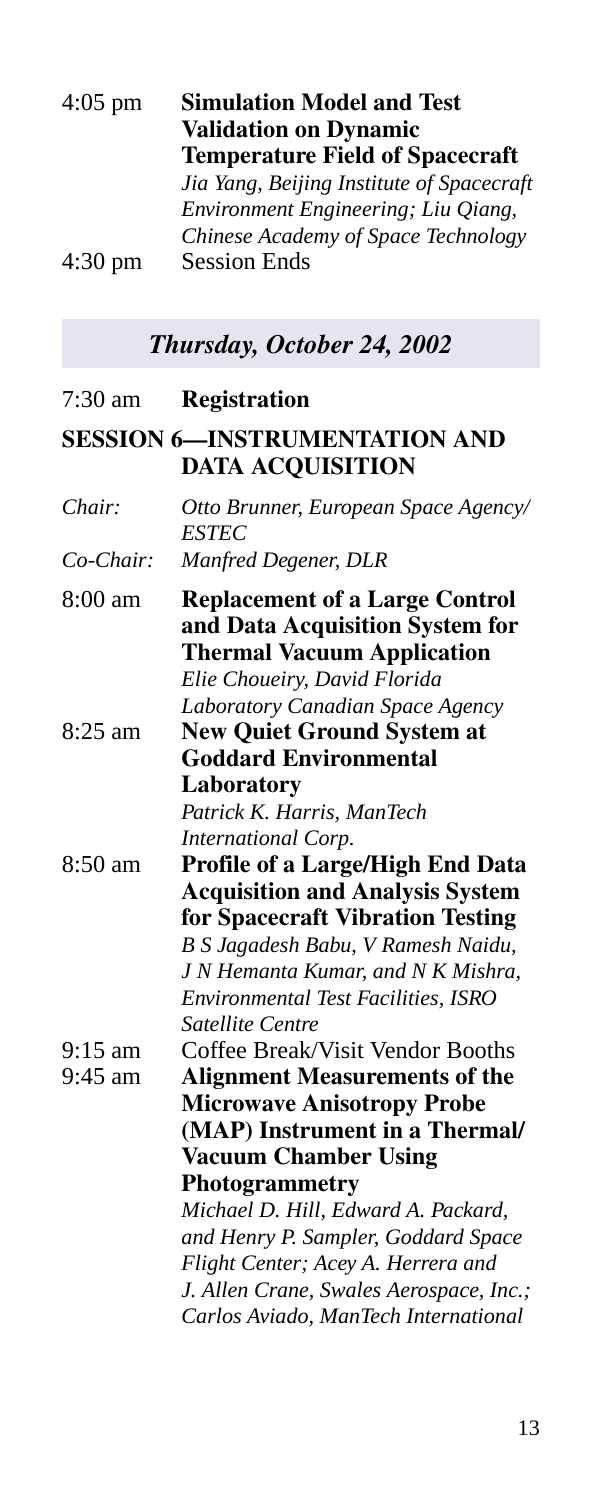### **SESSION 7—MATERIALS AND CONTAMINATION II**

| Chair:             | Rick Lehmann, Boeing Satellite Systems                                                         |
|--------------------|------------------------------------------------------------------------------------------------|
| $10:10 \text{ am}$ | The Design of a Remotely<br><b>Operated Shutter (ROS) for</b><br><b>Thermal Vacuum Testing</b> |
|                    | Kate Hale, NASA Goddard Space Flight<br>Center; Chris Skocik, ManTech                          |
|                    | <i>International Corporation</i>                                                               |
| 10:35 am           | Session Ends                                                                                   |
| $11:15 \text{ am}$ | <b>Conference Luncheon</b>                                                                     |
|                    | Speaker: Frank Cepollina, NASA                                                                 |
|                    | Goddard Space Flight Center                                                                    |
| $1:00 \text{ pm}$  | <b>Buses Depart Turf Valley for a</b>                                                          |
|                    | <b>Tour of the National Institute of</b>                                                       |
|                    | <b>Standards and Technology</b>                                                                |
|                    | (NIST), Gaithersburg, Maryland                                                                 |
| 4:30 pm            | <b>Buses Depart NIST for Return to</b>                                                         |
|                    | <b>Turf Valley</b>                                                                             |
| $5:00 \text{ pm}$  | <b>Buses Arrive at Turf Valley</b>                                                             |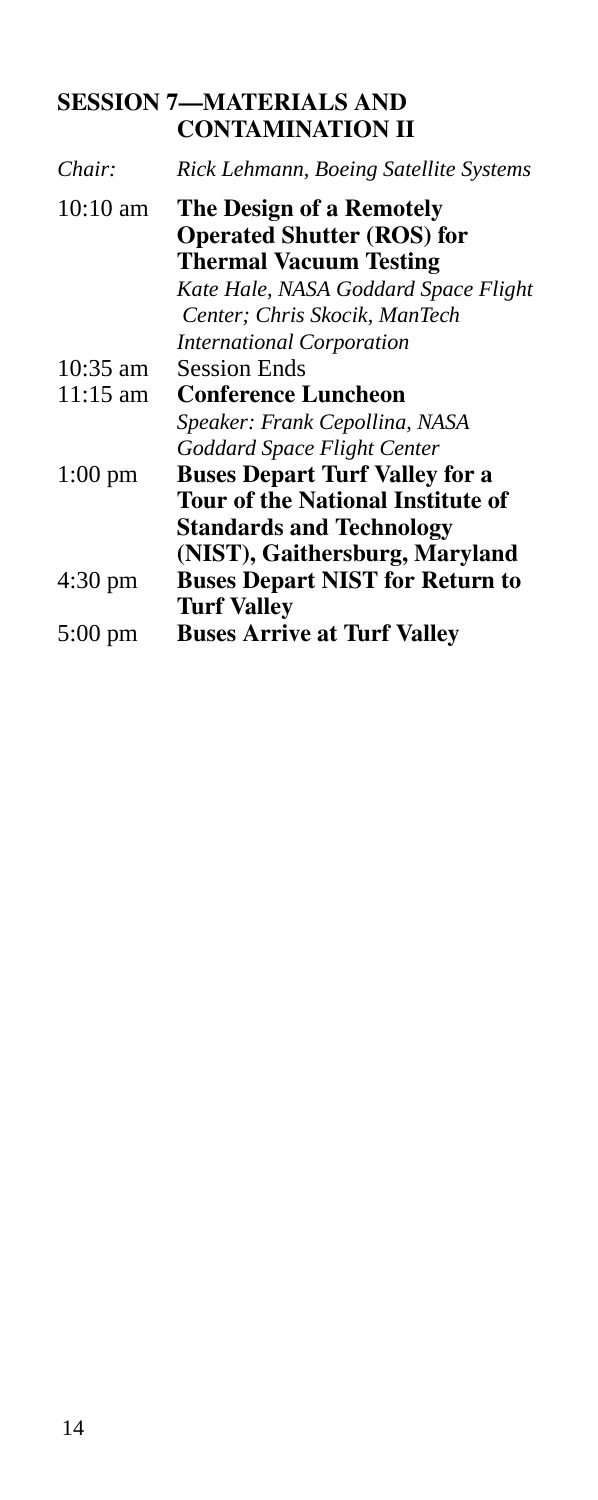

### **TOUR OF THE NATIONAL INSTITUTE OF STANDARDS AND TECHNOLOGY (NIST)**

The National Institute of Standards and Technology (NIST) develops technologies, measurement methods, and standards that help U.S. companies compete in the global marketplace. Congress created NIST in 1901 at the start of the industrial revolution to provide the measurements and standards needed to resolve and prevent disputes over trade and to encourage standardization. That's why you can have confidence that a gallon of milk contains one gallon and that the electric meter at your house accurately gauges how much electricity you use. On Thursday, October 24, buses will transport conference attendees from the Turf Valley Resort to NIST, located in Gaithersburg, Maryland. We will visit the NIST Standards Museum and the building housing the Vacuum Standards and Calibration Facility. The tour is expected to last approximately 3 hours.

### **RECEPTION AT B&O RAILROAD MUSEUM**

Please join us for our conference reception on Tuesday evening, October 22, in the 1884 Baldwin Roundhouse, a 22-sided, 136-foot-high architectural masterpiece at the famous B&O Railroad Museum in Baltimore. Buses will transport conference attendees from the Turf Valley Resort to the

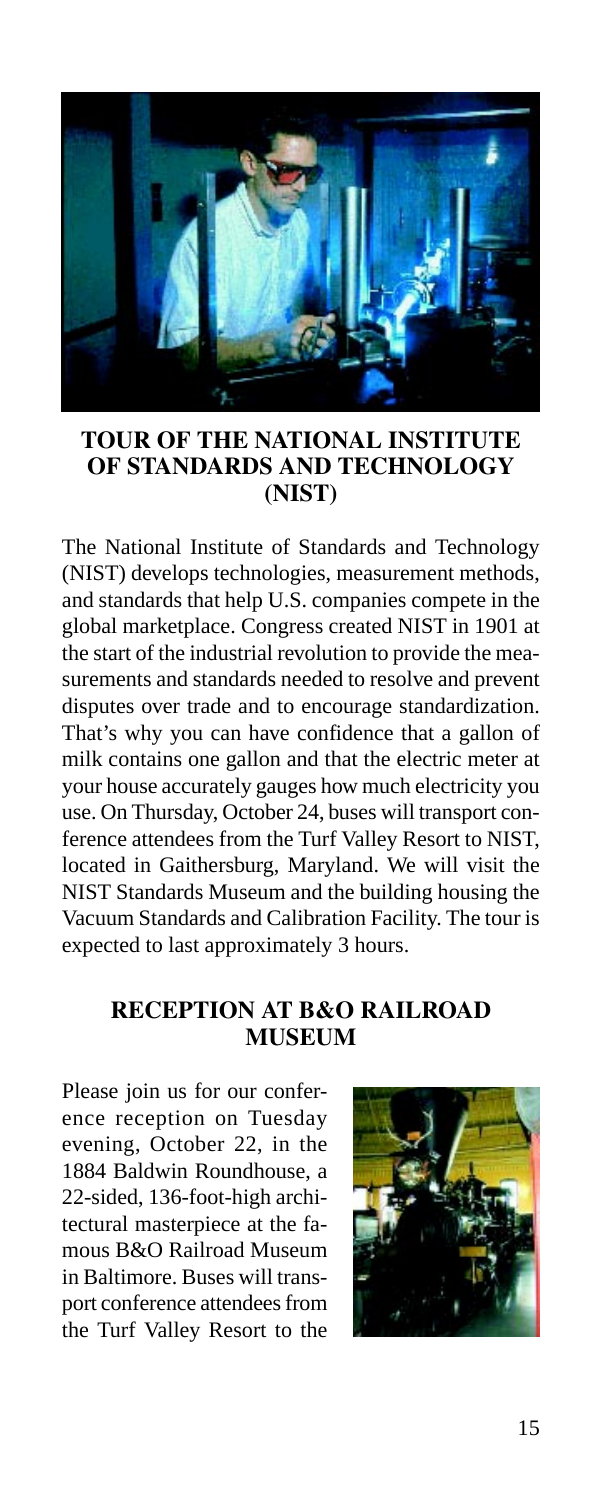museum in downtown Baltimore. The B&O Railroad Museum possesses one of the oldest and most comprehensive railroad collections in the Western Hemisphere. Its roster of rolling stock, historic buildings, and assortment of small artifacts make it a mecca of American railroading. The collection covers almost every aspect of an industry interwoven into the folklore and culture of America. The Museum's collection dates from the very first days of the B&O Railroad with the laying of the First Stone on July 4, 1827. The B&O Railroad Museum is dedicated to the preservation and interpretation of American railroading through the history and legacy of the Baltimore and Ohio Railroad, the Chesapeake and Ohio Railway, the Western Maryland Railway, and the regional railroads of the mid-Atlantic. In 1999, the B&O Railroad Museum joined the Smithsonian Institution's Affiliates Program, becoming the first railroad museum and the first museum in Maryland to hold that distinction. It is in the unique position of occupying the exact physical location where railroading was first established in America in 1827 and where the B&O Railroad Company grew and developed into a major national force.

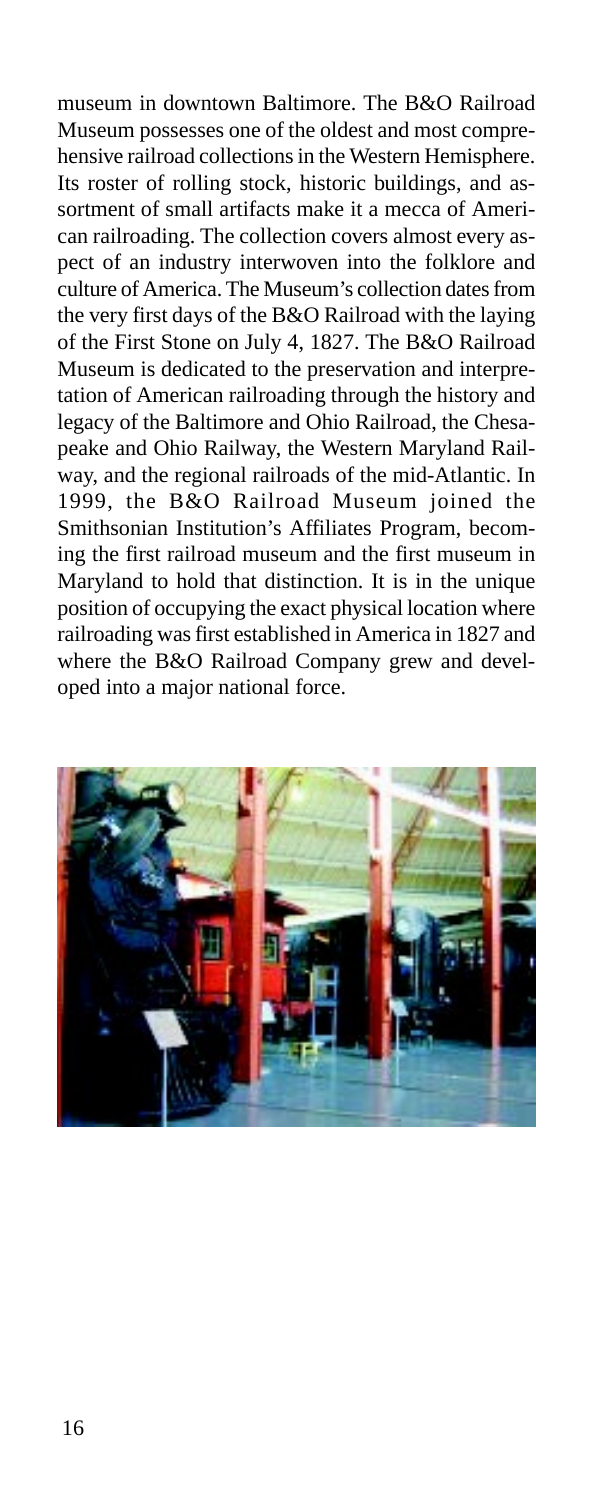### **William F. Tosney**

### *Conference Keynote Speaker*

Bill Tosney is an Associate Principal Director in the Engineering and Technology Group at The Aerospace Corporation. His primary responsibilities include coordination and development test and evaluation requirements, engineering-based knowledge management solutions, risk management, and evaluation of systems engineering requirements.



His 26-year career covers a number of diverse technical areas, including polymer chemistry, instrumentation and process control, offshore petroleum engineering, Space Shuttle failure analysis, space test and evaluation, and systems engineering. He recently served as a panel member on the Launch Vehicle Broad Area Review, supported NASA's Independent Review of Faster, Better, Cheaper, and is a an AIAA Distinguished Lecturer. He is currently leading a study to assess the adequacy of satellite test practices across the industry, including an evaluation of advances in modeling, simulation, and enterprise-wide information management strategies. He has written and co-authored over 25 technical papers and teaches several classes in The Aerospace Institute on the subject of testing and risk assessment.

Bill has been recognized for numerous contributions over the years. He received The Institute of Environmental Science Otto Hamburg Award in 1997 for work evaluating orbital experience and ground test practices, an Aerospace Group Achievement Award in 1989 for his contributions to understanding satellite test effectiveness, and the Schlumberger Offshore Engineer of the Year Award in 1984.

Bill will show how data from across the industry is helping to shape the efforts of government and industry to reinvigorate the goal of mission success for space systems.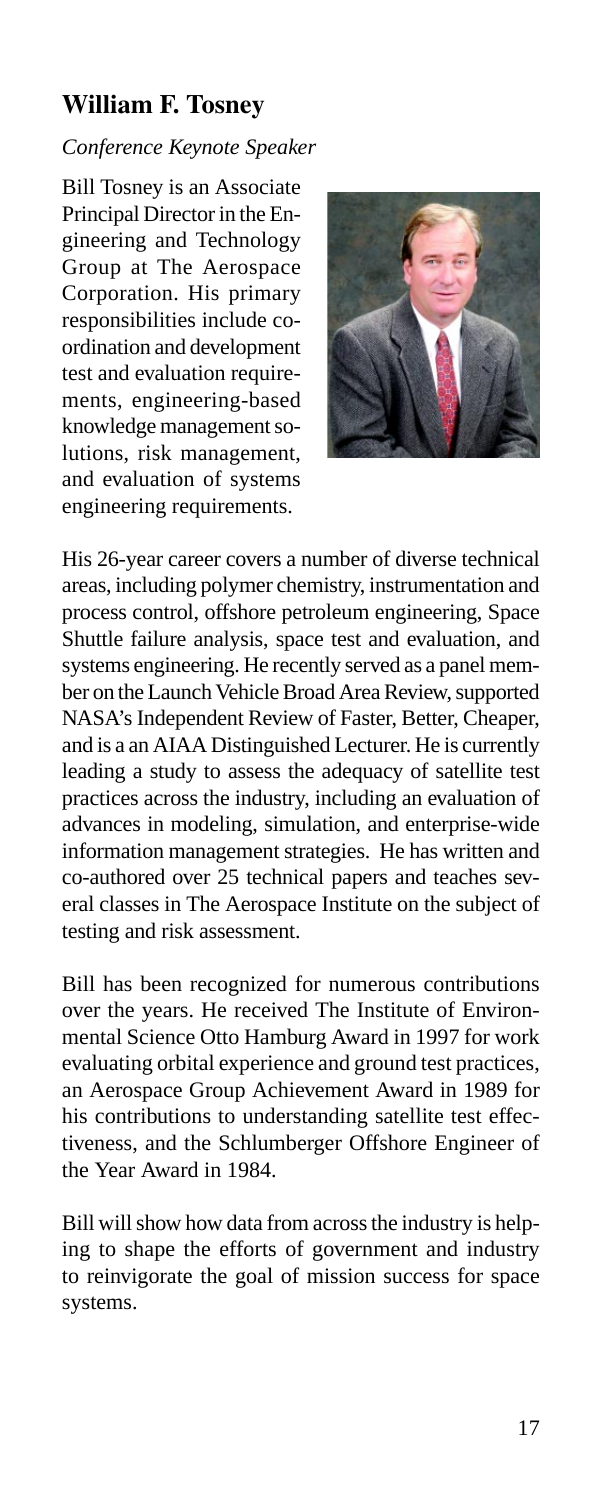### **Frank Cepollina**

#### *Luncheon Keynote Speaker*

As head of NASA's Hubble Space Telescope Development Project, Mr. Frank Cepollina is responsible for the development and installation of all the new science instruments and hardware that keep Hubble on the cutting edge. His distinguished career includes work on NASA's first serviceable



Multimission Modular Spacecraft, the Explorer Platform, and serving as Project Manager for the Solar Maximum Repair Mission. Mr. Cepollina directed the design of the generic servicing platforms and instrument carriers that would be used on Hubble and many other NASA spacecraft. He has been involved in designing Hubble's astronaut interfaces and power tools since the inception of the Shuttle Program. He will discuss the benefits of satellite servicing, particularly with regard to Hubble.

### *Technical Program Committee*

Donald M. Benson Northrop-Grumman ESSS

Otto Brunner European Space Agency/ESTEC

Rick Lehmann Boeing Satellite Systems (formerly Hughes Space and Communications)

Robert Moss Space Systems Loral

Ed Packard NASA Goddard Space Flight Center

Dr. Raj K. Singhal Canadian Space Agency

Robert Tomkiewicz The Johns Hopkins University Applied Physics Laboratory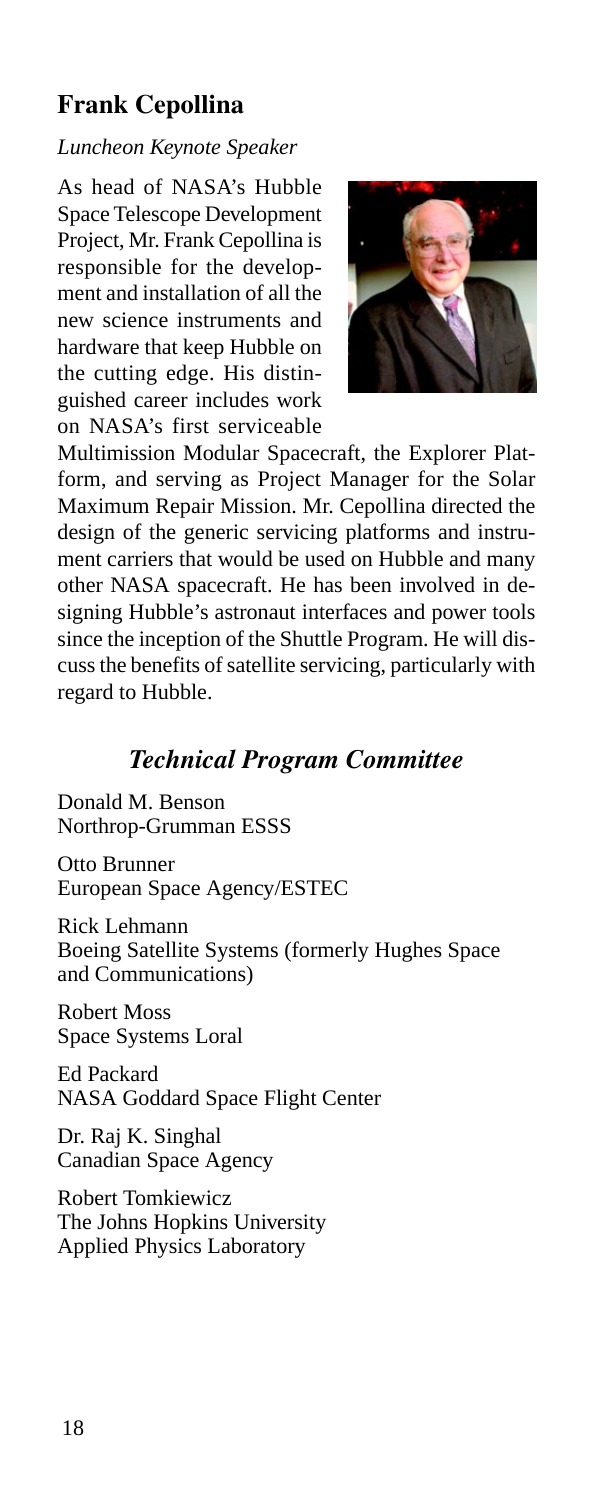### *Meeting Management Committee*

General Chair Terry C. Fisher Caltech Jet Propulsion Laboratory

Technical Program Chair William Breeden III Lockheed Martin Astronautics

Past General Chair/Finances John D. Hazen Boeing Phantom Works

Vendor Displays Chair John D. Campbell Consultant

Publicity Chair Harold G. Fox Consultant Publication Chair Stan Wojnar NASA Goddard Space Flight Center

Tutorial Co-Chair William O. Wilkinson The Johns Hopkins University Applied Physics Laboratory

Tutorial Co-Chair Michael Yachmetz ManTech/NSI

IEST Executive Director Julie Kendrick, CAE Institute of Environmental Sciences and Technology

Program provided by The Johns Hopkins University Applied Physics Laboratory.